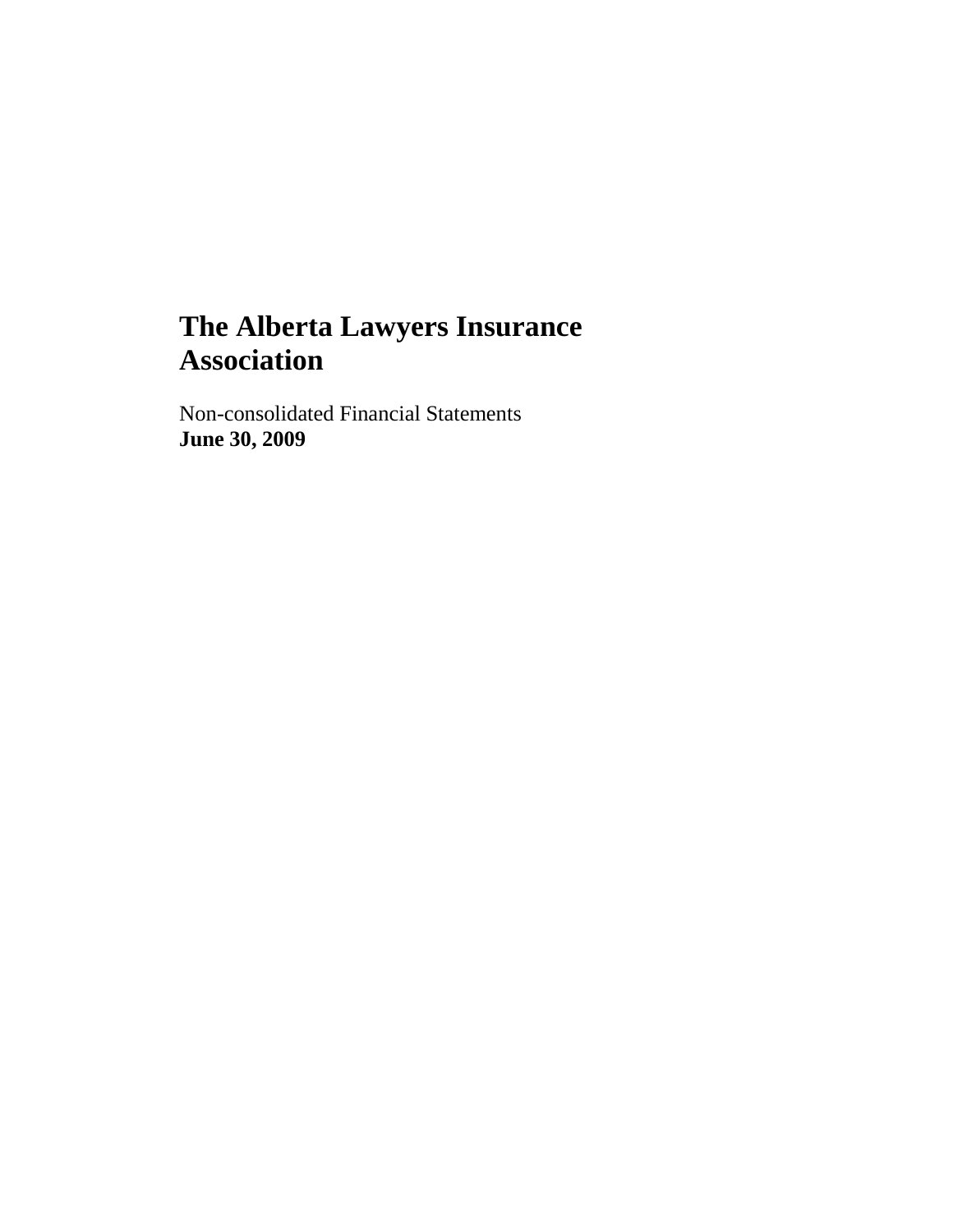

**PricewaterhouseCoopers LLP Chartered Accountants** 111 5 Avenue SW, Suite 3100 Calgary, Alberta Canada T2P 5L3 Telephone +1 403 509 7500 Facsimile +1 403 781 1825

December 4, 2009

**Auditors' Report**

#### **To the Directors of The Alberta Lawyers Insurance Association**

We have audited the non-consolidated balance sheet of **The Alberta Lawyers Insurance Association** as at June 30, 2009 and the non-consolidated statements of revenue, expenses and net assets and nonconsolidated cash flows for the year then ended. These financial statements are the responsibility of the Association's management. Our responsibility is to express an opinion on these financial statements based on our audit.

We conducted our audit in accordance with Canadian generally accepted auditing standards. Those standards require that we plan and perform an audit to obtain reasonable assurance whether the financial statements are free of material misstatement. An audit includes examining, on a test basis, evidence supporting the amounts and disclosures in the financial statements. An audit also includes assessing the accounting principles used and significant estimates made by management, as well as evaluating the overall financial statement presentation.

In our opinion, these non-consolidated financial statements present fairly, in all material respects, the financial position of the Association as at June 30, 2009 and the results of its operations and its cash flows for the year then ended in accordance with Canadian generally accepted accounting principles.

Pricewaterhouse Coopers LLP

**Chartered Accountants**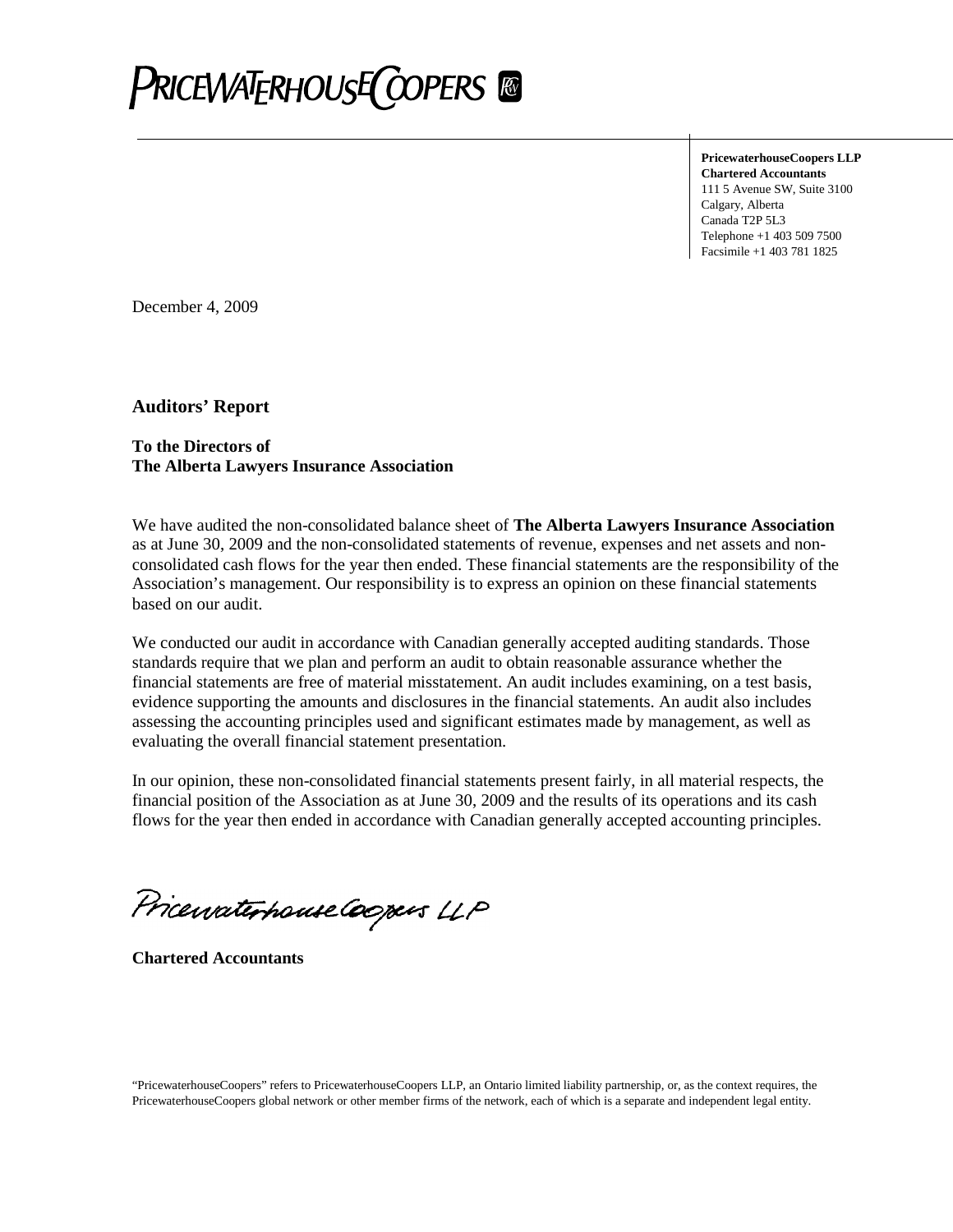# **The Alberta Lawyers Insurance Association**

Non-consolidated Balance Sheet **As at June 30, 2009**

|                                                                                                                                                                                         | 2009                                                    | 2008<br>\$                                   |
|-----------------------------------------------------------------------------------------------------------------------------------------------------------------------------------------|---------------------------------------------------------|----------------------------------------------|
| <b>Assets</b>                                                                                                                                                                           |                                                         |                                              |
| <b>Current assets</b><br>Cash and cash equivalents<br>Accounts receivable<br>Accrued interest<br>Due from The Law Society of Alberta (note 8)<br>Due from 1452597 Alberta Ltd. (note 8) | 12,600,235<br>5,502,760<br>348,750<br>58,783<br>571,311 | 12,413,690<br>4,368,342<br>380,546<br>69,069 |
|                                                                                                                                                                                         | 19,081,839                                              | 17,231,647                                   |
| <b>Investments</b> (note 4)                                                                                                                                                             | 80,146,107                                              | 89,168,963                                   |
| <b>Capital assets</b> (note 5)                                                                                                                                                          | 28,837                                                  | 21,053                                       |
|                                                                                                                                                                                         | 99,256,783                                              | 106,421,663                                  |
| <b>Liabilities and Net Assets</b>                                                                                                                                                       |                                                         |                                              |
| <b>Current liabilities</b><br>Accounts payable and accrued liabilities<br>Deferred revenue                                                                                              | 1,263,333<br>14,758,477                                 | 720,070<br>9,983,978                         |
|                                                                                                                                                                                         | 16,021,810                                              | 10,704,048                                   |
| <b>Reserve for claims and related costs (note 6)</b>                                                                                                                                    | 46,027,000                                              | 45,147,000                                   |
| <b>Net assets</b><br>Unrestricted<br>Share capital (note 7)                                                                                                                             | 37,207,953<br>20                                        | 50,570,595<br>20                             |
|                                                                                                                                                                                         | 37,207,973                                              | 50,570,615                                   |
|                                                                                                                                                                                         | 99,256,783                                              | 106,421,663                                  |

# **Approved by the Board of Directors**

\_\_\_\_\_\_\_\_\_\_\_\_\_\_\_\_\_\_\_\_\_\_\_\_\_\_\_\_\_\_\_\_\_\_\_ Director \_\_\_\_\_\_\_\_\_\_\_\_\_\_\_\_\_\_\_\_\_\_\_\_\_\_\_\_\_\_\_\_\_\_\_ Director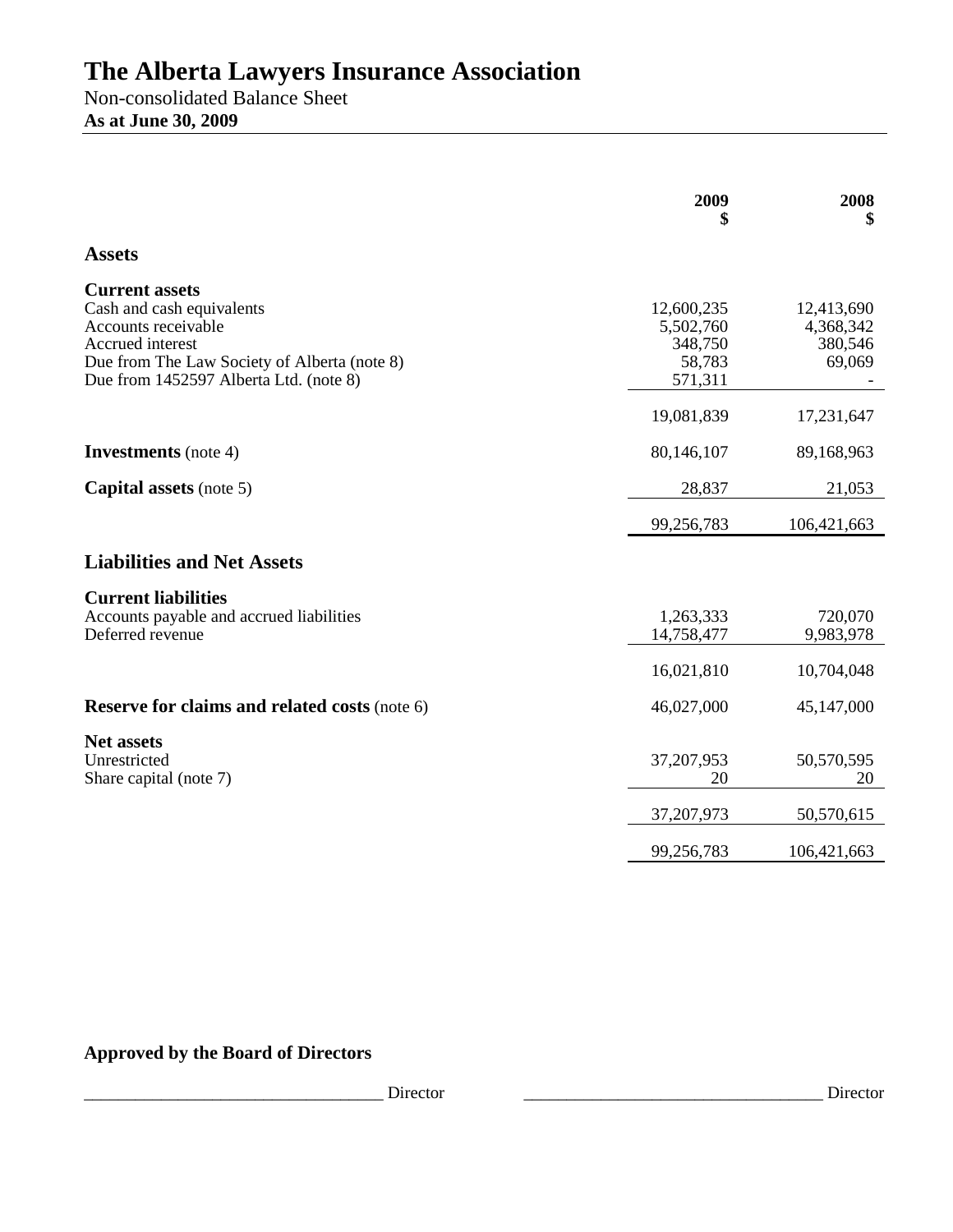# **The Alberta Lawyers Insurance Association**

Non-consolidated Statement of Revenue, Expenses and Net Assets **For the year ended June 30, 2009**

|                                                                  | 2009<br>S    | 2008<br>\$  |
|------------------------------------------------------------------|--------------|-------------|
| <b>Revenue</b>                                                   |              |             |
| Annual levy                                                      | 10,473,951   | 10,943,738  |
| Investment income                                                | 4,648,147    | 3,808,850   |
|                                                                  | 15,122,098   | 14,752,588  |
| <b>Expenses</b>                                                  |              |             |
| Provision for claims and related costs (note 6)                  | 15,184,086   | 13,291,075  |
| Premium paid to Canadian Lawyers Insurance Association           | 2,721,460    | 2,755,392   |
| Salaries and employee benefits                                   | 1,285,131    | 1,315,296   |
| Management fee (note 8)                                          | 987,768      | 922,926     |
| Investment counsel fee                                           | 228,449      | 252,152     |
| Administration                                                   | 151,848      | 88,915      |
| Professional fees                                                | 43,637       | 50,075      |
| <b>Consultant</b> fees                                           | 60,469       | 47,585      |
| Bad debt expense (recovery)                                      | (5,959)      | 19,602      |
| Amortization                                                     | 12,424       | 14,056      |
| Loss prevention                                                  | 23,250       | 6,075       |
|                                                                  | 20,692,563   | 18,763,149  |
| Excess (deficiency) of revenue over expenses for the year        |              |             |
| before the following                                             | (5,570,465)  | (4,010,561) |
| Unrealized loss on fair market value of investments              | (8,527,923)  | (3,122,950) |
| Premium credit (note 11)                                         | 735,746      | 1,662,383   |
| Deficiency of revenue over expenses for the year                 | (13,362,642) | (5,471,128) |
| Unrestricted net assets – Beginning of year                      | 50,570,595   | 35,448,475  |
| Transitional adjustment for change in accounting policy (note 3) |              | 20,593,248  |
| Unrestricted net assets – End of year                            | 37, 207, 953 | 50,570,595  |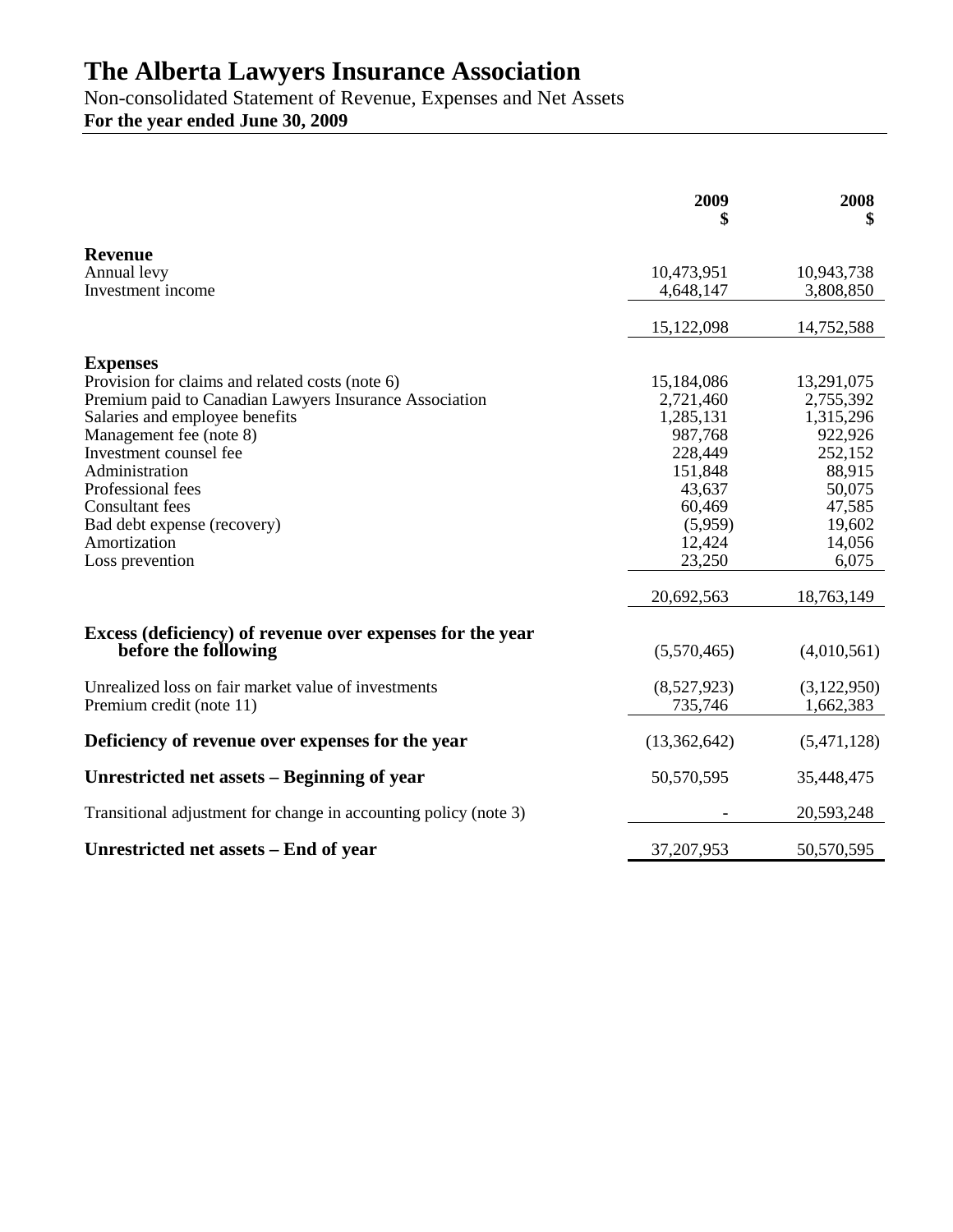# **The Alberta Lawyers Insurance Association**

Non-consolidated Statement of Cash Flows **For the year ended June 30, 2009**

|                                                                                                                                                                                   | 2009                                             | 2008<br>\$                                      |
|-----------------------------------------------------------------------------------------------------------------------------------------------------------------------------------|--------------------------------------------------|-------------------------------------------------|
| Cash provided by (used in)                                                                                                                                                        |                                                  |                                                 |
| <b>Operating activities</b><br>Deficiency of revenue over expenses for the year                                                                                                   | (13,362,642)                                     | (5,471,128)                                     |
| Items not affecting cash<br>Amortization<br>Gain on sale of investments<br>Unrealized loss on fair market value of investments<br>Provision for claims and related costs (note 6) | 12,424<br>(1,045,995)<br>8,527,923<br>15,184,086 | 14,056<br>(107, 588)<br>3,122,950<br>13,291,075 |
| Changes in non-cash working capital items<br>Claims and related costs paid $-$ net of recoveries (note 6)                                                                         | 9,315,796<br>6,064,829<br>(16,714,801)           | 10,849,365<br>(511, 589)<br>(11, 356, 941)      |
|                                                                                                                                                                                   | (1,334,176)                                      | (1,019,165)                                     |
| <b>Investing and financing activities</b><br>Proceeds on disposal of investments<br>Purchase of investments<br>Purchase of capital assets                                         | 13,448,372<br>(11,907,444)<br>(20, 207)          | 13,839,701<br>(12,742,391)                      |
|                                                                                                                                                                                   | 1,520,721                                        | 1,097,310                                       |
| Increase in cash and cash equivalents                                                                                                                                             | 186,545                                          | 78,145                                          |
| Cash and cash equivalents – Beginning of year                                                                                                                                     | 12,413,690                                       | 12,335,545                                      |
| Cash and cash equivalents – End of year                                                                                                                                           | 12,600,235                                       | 12,413,690                                      |
| Cash and cash equivalents are comprised of<br>Cash<br>Short-term investments                                                                                                      | 7,928,967<br>4,671,268                           | 4,567,927<br>7,845,763                          |
|                                                                                                                                                                                   | 12,600,235                                       | 12,413,690                                      |
| Interest received                                                                                                                                                                 | 2,202,418                                        | 2,696,221                                       |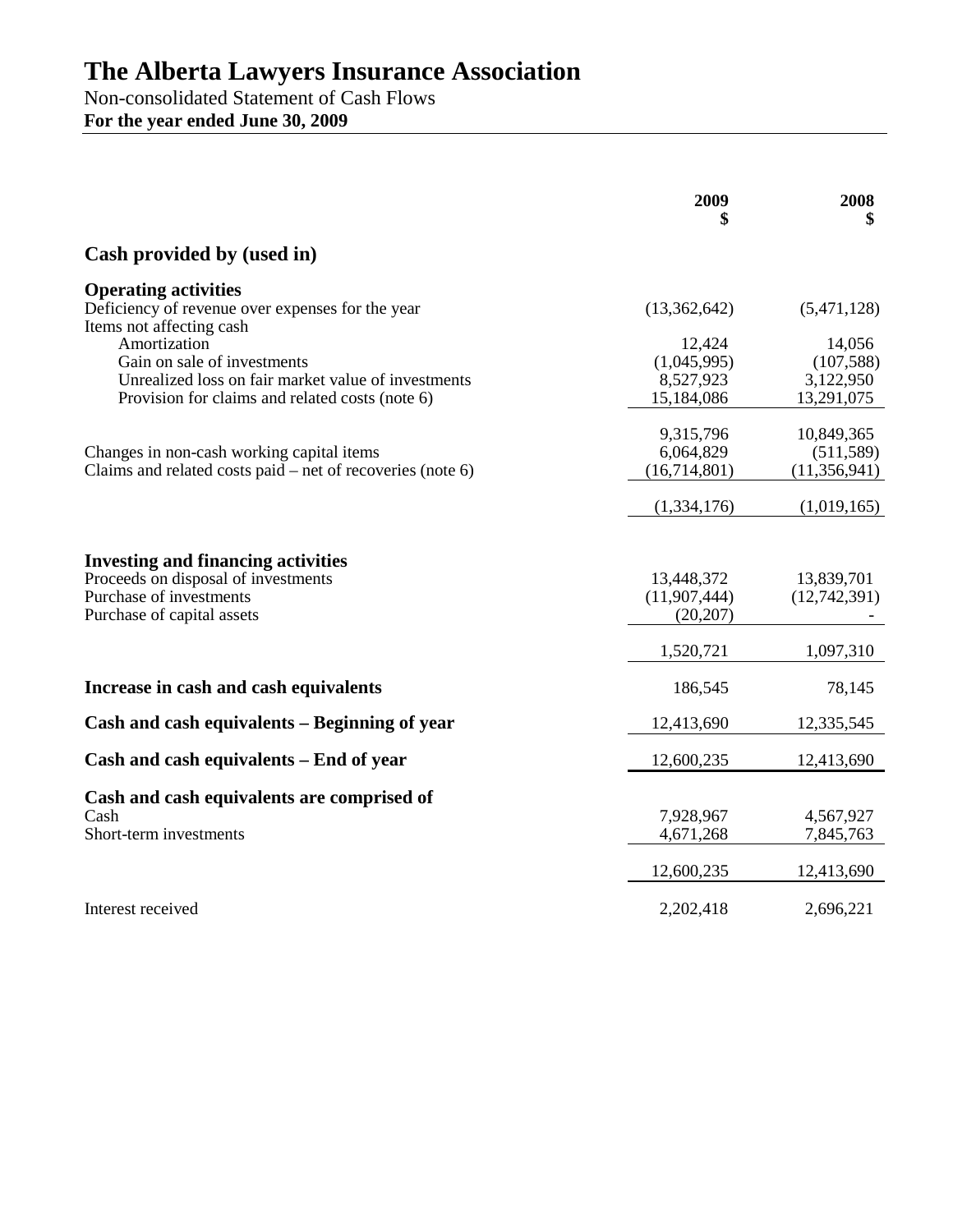# **1 General**

The Alberta Lawyers Insurance Association (the "Association") was incorporated on June 6, 1988 under Part 9 of the Companies Act of Alberta, chapter C-21, RSA 2000. On January 30, 2006, the Association was converted from a company limited by guarantee to a company limited by shares (see note 7). The Association administers a program under which members have mandatory coverage for errors and omissions of \$1,000,000 per occurrence, with an annual aggregate limit of \$2,000,000. The Association has contracted with the Canadian Lawyers Insurance Association ("CLIA") for group coverage subject to a group deductible of \$300,000 for each claim. The Association is subject to premiums and other assessments that may arise from the agreement with CLIA. The Association meets the qualifications of a non-profit organization as defined by the Income Tax Act and as such is exempt from taxes.

## **2 Change in accounting policies and future accounting changes**

#### **Effective in 2009**

#### **a) Capital disclosures**

Section 1535 of the Canadian Institute of Chartered Accountants ("CICA") Handbook establishes standards for disclosing information regarding an entity's capital and how it is managed. The section applies to financial statements related to fiscal years beginning on or after October 1, 2008. This new requirement is for disclosure only and will not impact the financial results of the Association. Refer to Note 12 "Capital Disclosures".

#### **b) General standards of financial statement presentation**

The Association adopted CICA issued Handbook Section 1400, "General Standards of Financial Statement Presentation" on January 1, 2008. This section requires the Association's management to assess and disclose the Association's ability to continue as a going concern should doubt exist in relation to this assumption. Management are of the opinion that the Association is able to continue as a going concern.

#### **Effective in future years**

#### **a) Financial Instruments – Disclosure and Presentation**

The Association has elected not to adopt CICA issued Handbook Sections 3862 "Financial Instruments – Disclosures" and 3863 "Financial Instruments – Presentation and Disclosure" as permitted by the Accounting Standards Board.

#### **b) Section 4400, Financial Statement Presentation by Not-For-Profit Organizations**

Recent amendments to Section 4400, Financial Statement Presentation by Not-For-Profit Organizations will modify the requirements with respect to various elements of financial statement presentation. These amendments include preparation of the cash flow statement in accordance with handbook Section 1751.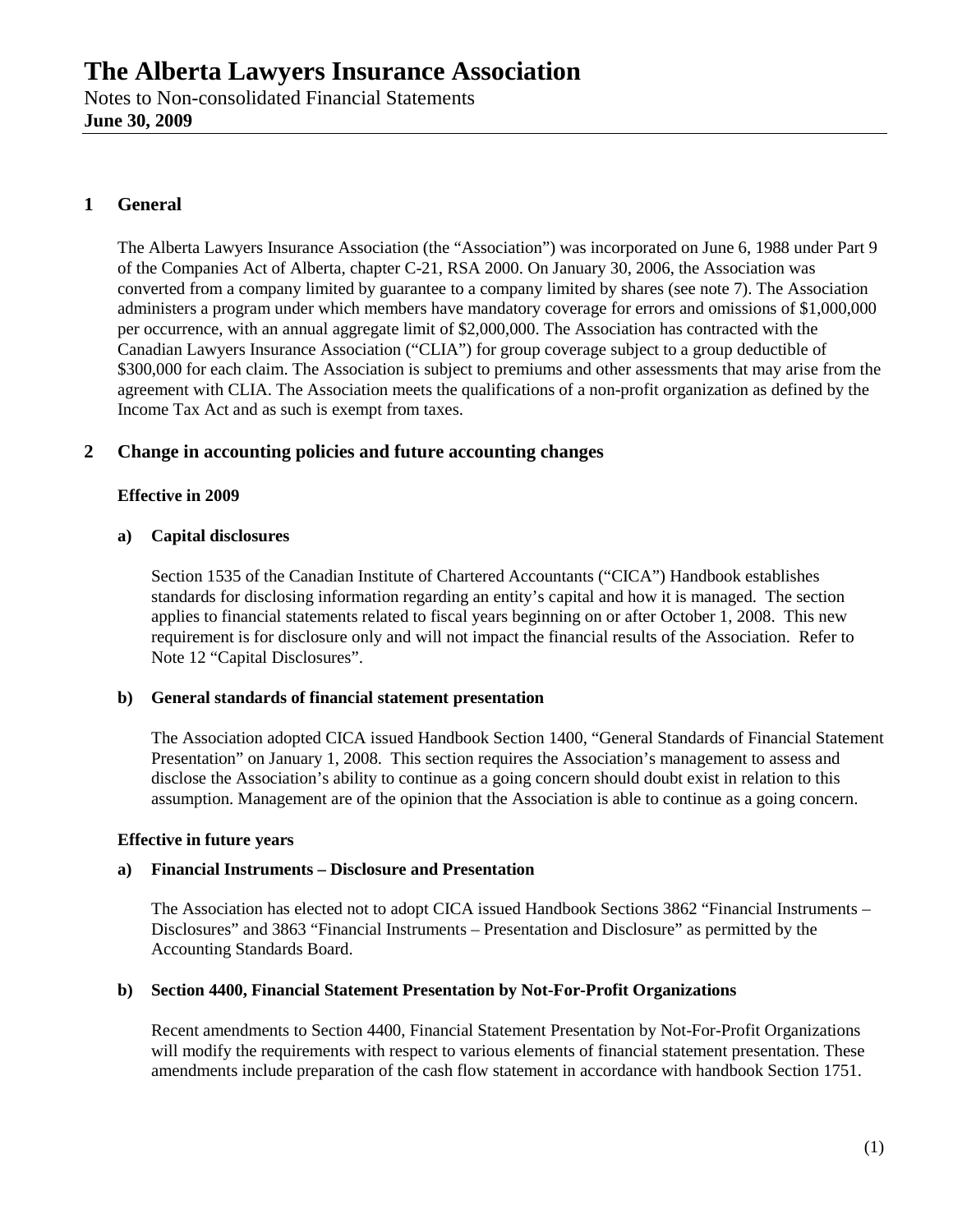The new standard applies to the financial statements relating to the fiscal years beginning on or after January 1, 2009, specifically July 1, 2009 for the Association. This standard will impact the Association's disclosures provided but will not affect the Association's results or financial position.

#### **c) The future of accounting standards for not-for-profit organizations (NPO)**

In 2008, the Canadian Accounting Standards Board announced its decision requiring all publicly accountable entities to report under International Financial Reporting Standards ("IFRS") effective in 2011. NPOs have been excluded from the definition of publicly accountable entities and therefore, are not required to adopt IFRS. At this time, it remains uncertain as to the future of accounting standards which will be applicable to NPOs. The Association continues to monitor developments in this area and will consider the impact to the financial reporting and disclosures of the Association as announcements and decisions are made by the standard setters.

## **3 Summary of significant accounting policies**

#### **Revenue recognition**

The levy is determined annually in June and amounts are due from members prior to July 1st. Levy revenue is recorded evenly throughout the year. Amounts received or receivable from members that pertain to the period subsequent to the year end are recorded as deferred revenue.

#### **Investment income**

Investment income comprises of interest, dividends, fund distributions, and gains (losses) realized on the disposal of investments. Interest and dividends earned on investments are included as revenue on an accrual basis. The change in fair value of investments is recorded in the statement of revenue, expenses and net assets as an unrealized gain (loss).

#### **Provision for claims and related costs**

The provision for claims and related costs is based upon the change from year to year in the reinsurance recoverables and reserve for claims and related cost. The reserve value is based on the greater of the Association's estimate of the cost of claims during the current year and the actuarial computed discounted cost of possible claims for the current year.

The Association's actuary is engaged to provide an annual valuation of the reserve for claims and related costs in accordance with the standards of practice adopted by the Canadian Institute of Actuaries. For the purpose of the actuarial valuation, the actuary is making use of certain information contained in the Association's financial records.

#### **Recoveries**

Recoveries for claims and related costs from insurers and other third parties are recorded when they can be reasonably estimated and collectability is reasonably assured. Otherwise, the recovery is recorded when received.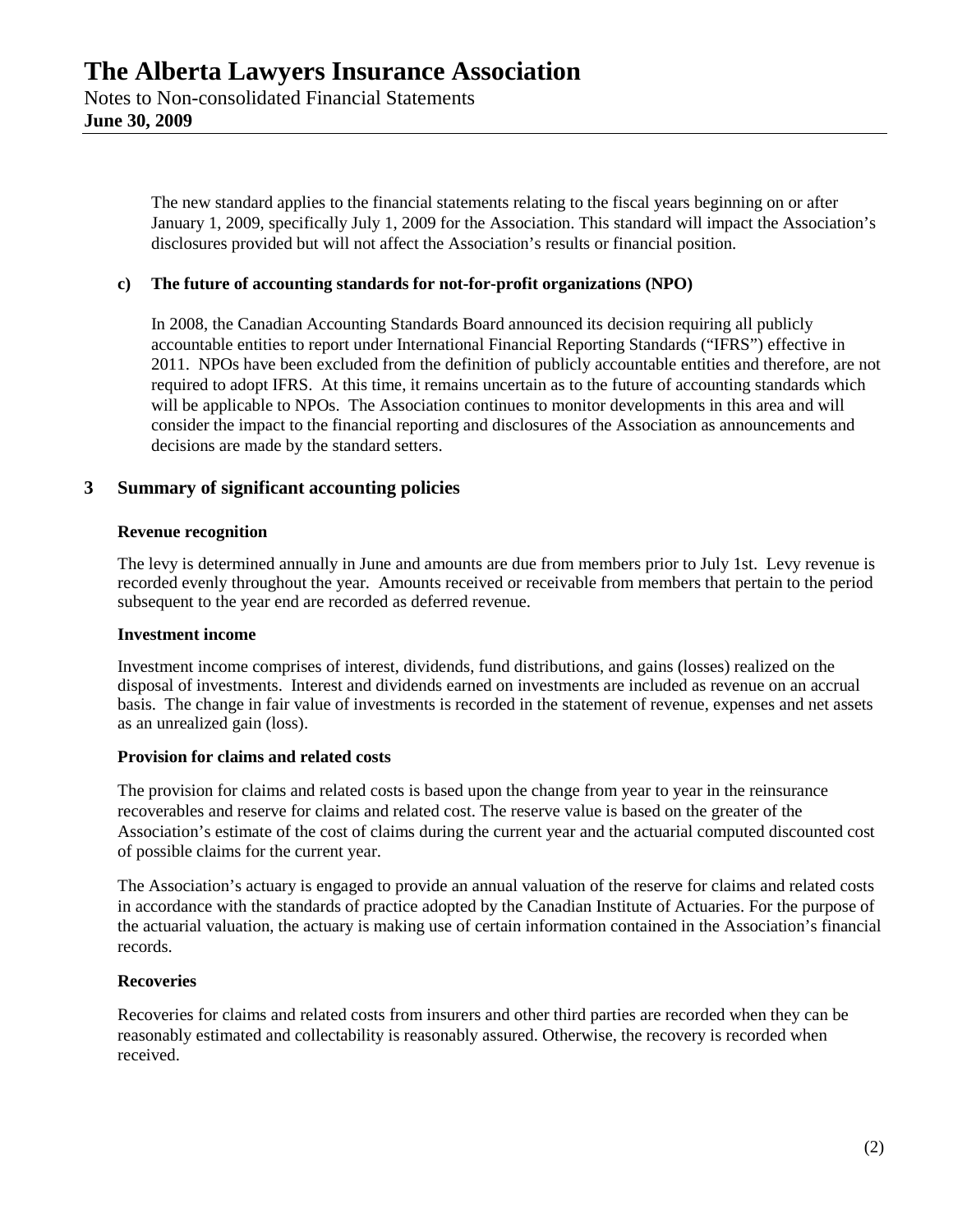#### **Cash and cash equivalents**

Cash and cash equivalents include cash and short-term investments comprised of treasury bills that mature within 90 days and are readily convertible to known amounts of cash and have an insignificant risk of change in value.

#### **Investments**

Investments, which are held in external pooled funds, are carried at market value with unrealized gains or losses recognized directly in the statement of revenue, expenses and net assets.

#### **Capital assets**

Capital assets are recorded at cost net of accumulated amortization. Amortization is calculated on a straight-line basis at the following annual rates:

| Furniture and equipment | 20%     |
|-------------------------|---------|
| Computer                | 33 1/3% |

#### **Donated services**

A portion of the Association's work is dependent on the services of volunteers, in particular the significant contribution of the Benchers, the Insurance Committee, and the Claims Committee. These services are not normally purchased by the Association and, due to the difficulty in determining their fair value, donated services are not recognized in these financial statements.

#### **Use of estimates**

Some items in the financial statements are measured using management's best estimates based on assumptions that reflect the most probable set of economic conditions and planned course of action. The most significant of these is an estimate for the reserve for claims and related costs. It is possible, based on existing knowledge, that changes in future conditions would require a material change in the recognized amounts of certain items.

#### **Financial instruments**

The Association's financial instruments are cash and cash equivalents, accounts receivable, accrued interest, due from The Law Society of Alberta, investments, accounts payable and accrued liabilities, and reserve for claims and related costs.

The Association has classified each financial instrument into the following categories:

| Category                     | <b>Financial Instrument</b>                                        |
|------------------------------|--------------------------------------------------------------------|
| Loans and receivables        | Accounts receivable, accrued interest, due from the Law Society of |
|                              | Alberta, due from 1452597 Alberta Ltd.                             |
| Held-for-trading             | Investments                                                        |
| <b>Financial liabilities</b> | Accounts payable and accrued liabilities, deferred revenue         |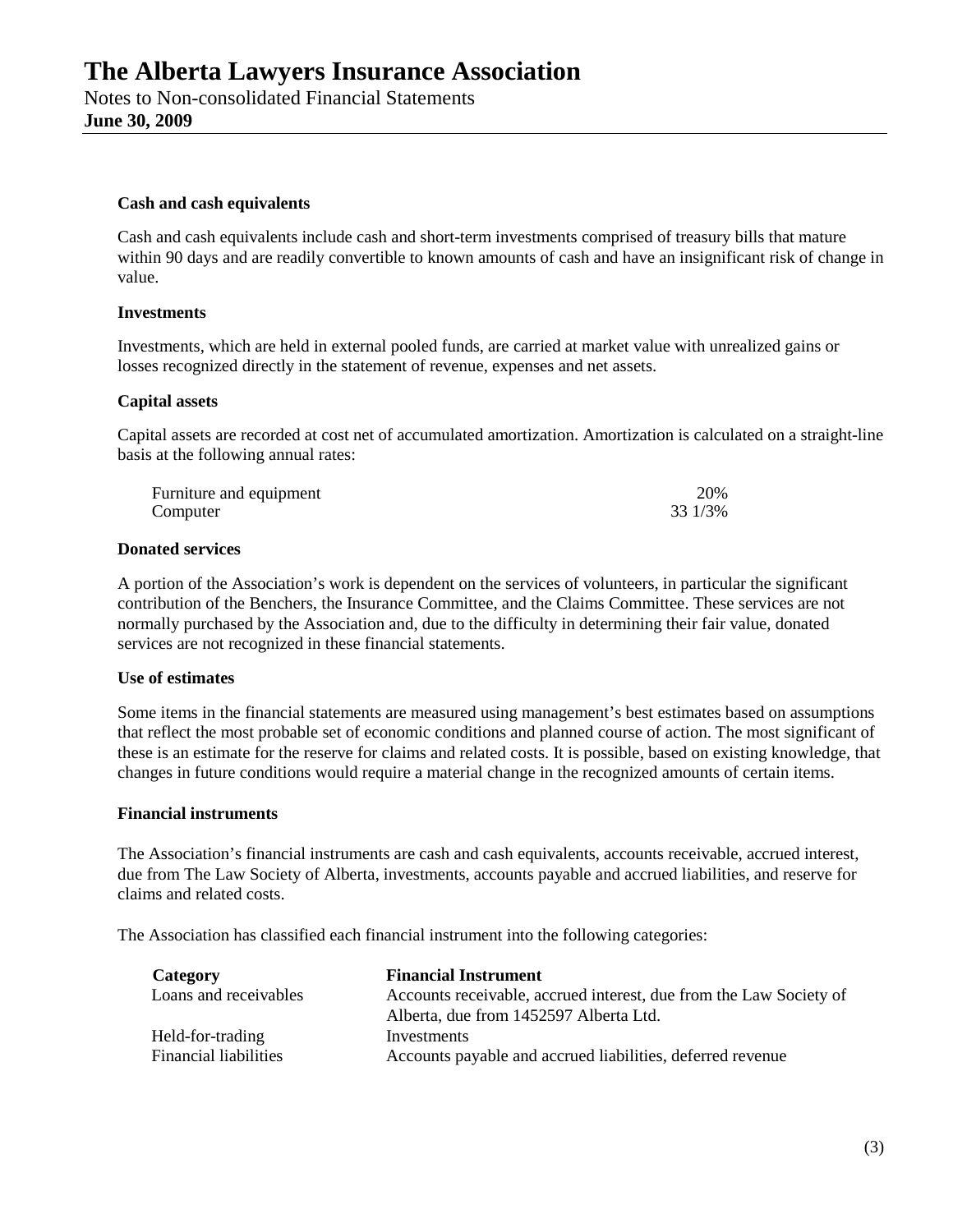Financial instruments must initially be recognized at fair value on the balance sheet. Subsequent measurement of the financial instruments is based on their classification. Financial loans and receivables and other financial liabilities are measured at cost or amortized cost. Held-for-trading investments are measured at fair market value with unrealized gains or losses recognized in the statement of operations.

A transitional adjustment at July 1, 2007 of \$20,593,248 was required as a result of the adoption of this standard.

#### **4 Investments**

The Association's investments are managed on a pooled basis under contract with Mawer Investment Management Ltd. The Association's investments are carried at market value, subject to normal market fluctuations, and the statement of revenue and expense reports both realized and unrealized gains and losses on investments. The Association's investments consist of treasury bills, bonds and equity investments.

Investments at June 30 are as follows:

|                             | 2009<br>\$ | 2008<br>\$ |
|-----------------------------|------------|------------|
| <b>Bonds</b>                |            |            |
| Corporate                   | 15,654,735 | 15,659,843 |
| Municipal                   | 2,086,760  | 2,021,526  |
| Provincial government       | 11,650,180 | 12,530,380 |
| Federal government          | 13,107,795 | 15,905,358 |
|                             |            |            |
|                             | 42,499,470 | 46,117,107 |
|                             |            |            |
| <b>Equities</b>             |            |            |
| Quoted Canadian             | 15,601,700 | 17,988,524 |
| <b>Quoted United States</b> | 9,729,292  | 10,824,869 |
| <b>Quoted International</b> | 12,315,645 | 14,238,463 |
|                             |            |            |
|                             | 37,646,637 | 43,051,856 |
|                             |            |            |
|                             | 80,146,107 | 89,168,963 |

#### **5 Capital assets**

|                                     | 2009             |                                          |                  | 2008            |
|-------------------------------------|------------------|------------------------------------------|------------------|-----------------|
|                                     | Cost<br>\$       | <b>Accumulated</b><br>amortization<br>\$ | <b>Net</b><br>\$ | <b>Net</b>      |
| Furniture and equipment<br>Computer | 23,890<br>36,121 | 10,301<br>20,873                         | 13,589<br>15,248 | 3,741<br>17,312 |
|                                     | 60,011           | 31,174                                   | 28,837           | 21,053          |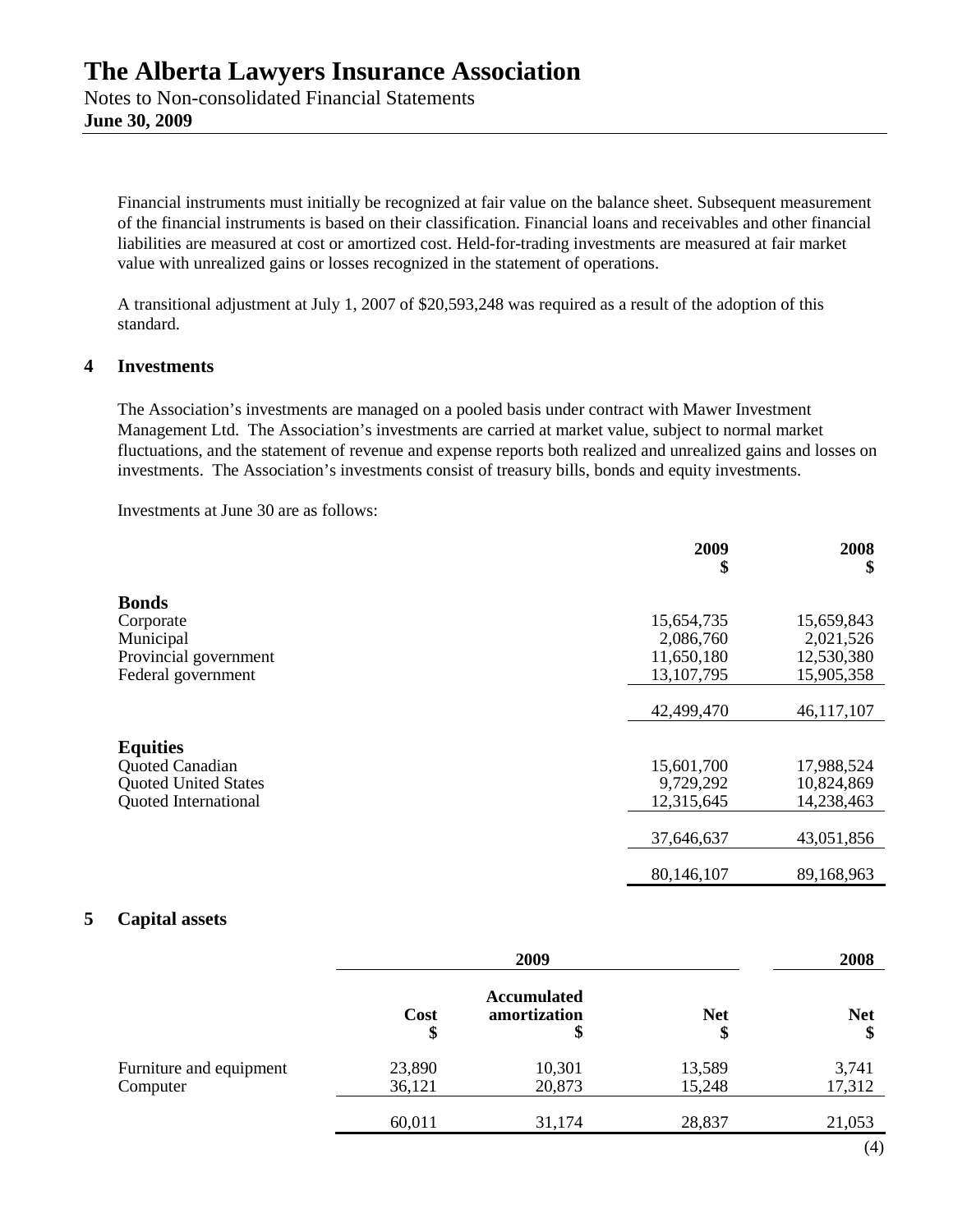Notes to Non-consolidated Financial Statements **June 30, 2009**

# **6 Reserve for claims and related costs**

The change in the reserve for claims and related costs is summarized as follows:

|                                                                         | 2009                                     | 2008                                     |
|-------------------------------------------------------------------------|------------------------------------------|------------------------------------------|
| Reserve for claims and related costs – Beginning of year                | 45,147,000                               | 43,212,867                               |
| Claims paid and accrued<br>Related costs paid and accrued<br>Recoveries | (16,244,064)<br>(5,464,262)<br>7,404,240 | (13,248,234)<br>(4,229,016)<br>6,120,308 |
| Increase due to claims experience                                       | 30,842,914<br>15,184,086                 | 31,855,925<br>13,291,075                 |
| Reserve for claims and related costs - End of year                      | 46,027,000                               | 45,147,000                               |

A portion of the reserve for claims and related costs is expected to be paid within the next fiscal year. This amount cannot be reasonably determined and therefore has not been included in current liabilities.

The discount rate applied by the actuary at June 30, 2009 is 4.0% (2008 – 4.75%). The undiscounted reserve balance at June 30, 2009 is \$46,748,000 (2008 – \$46,869,000).

## **7 Share capital**

On January 30, 2006, the Association, by application to the Court of Queen's Bench, was converted from a company limited by guarantee to a company limited by shares. As a result of this conversion, share capital of \$20 was issued representing four common shares; three shares issued to The Law Society of Alberta ("LSA") and one common share issued to the person from time to time holding the office of Executive Director of The Law Society of Alberta, as bare trustee for The Law Society of Alberta.

#### **8 Related party transactions**

As described in note 7, the Association is a wholly owned subsidiary of the LSA. During the year, the Association paid the LSA an amount of \$987,768 (2008 – \$922,926) for management fees. The balance due from the LSA at June 30 of \$58,783 (2008 – \$69,069) is non-interest bearing and due on demand.

1452597 Alberta Ltd. ("1452597") is a wholly owned subsidiary of ALIA and was incorporated on February 12, 2009 under the Business Corporations Act. Share capital of \$1 consists of 100 common shares.

The sole purpose of 1452597 is to hold real property obtained under the terms of a claim settlement regarding ALIA insurance coverage for members of the Law Society of Alberta. The claim will be concluded by selling the property and transferring the net proceeds to ALIA at which time 1452597 will be wound up. This is expected to occur within the next fiscal year.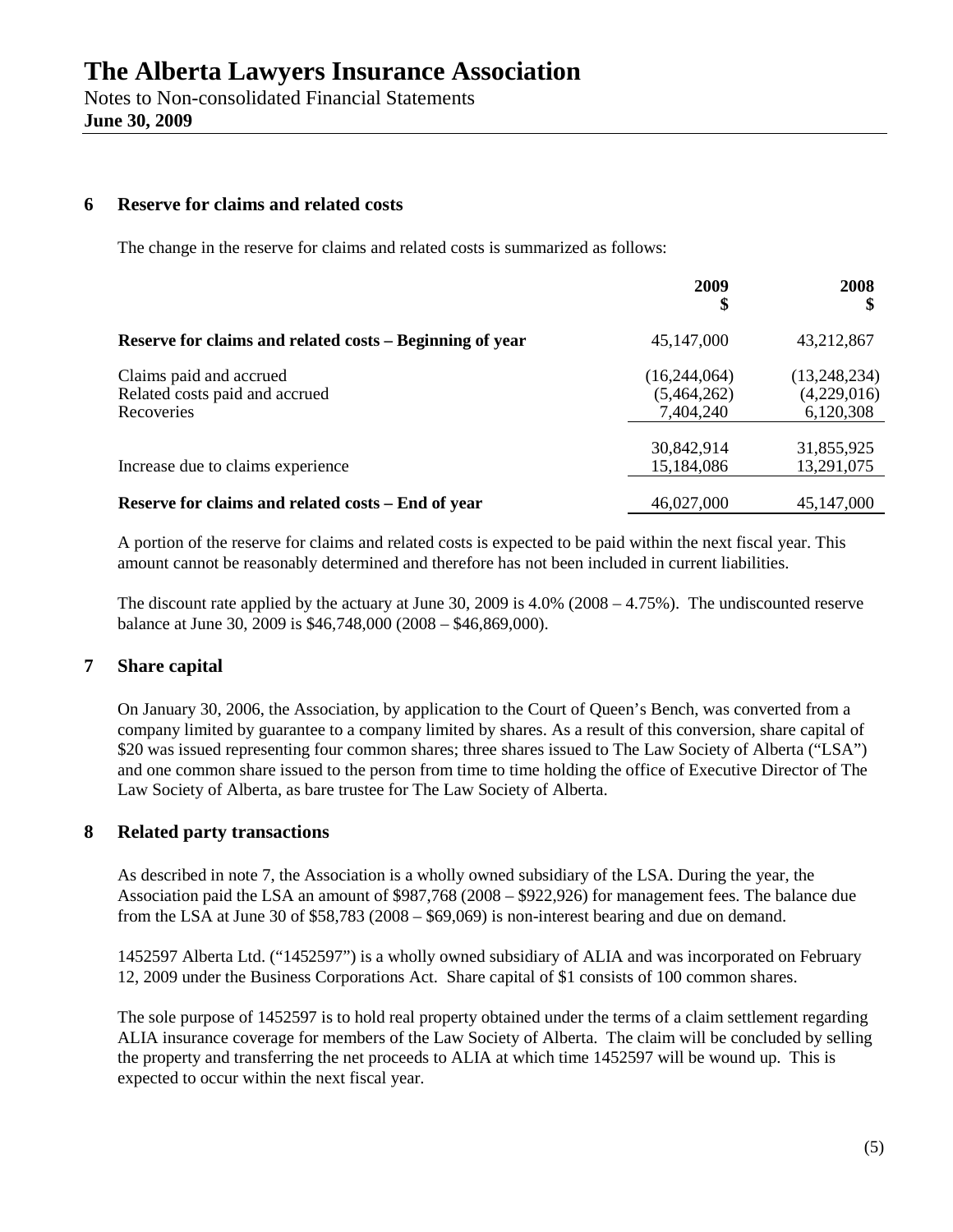Notes to Non-consolidated Financial Statements **June 30, 2009**

ALIA does not consolidate the results of 1452597 in its financial statements as permitted by CICA 4450 "Reporting Controlled and Related Entities by Not-for-Profit Organizations" and CICA 4460 "Disclosure of Related Party Transactions". A summary of 1452597's financial information at June 30, 2009 is as follows:

|                                                    | \$        |
|----------------------------------------------------|-----------|
| Assets                                             | 568,071   |
| Liabilities                                        | 571,311   |
| Net assets                                         | (3,240)   |
| Revenue                                            |           |
| Expenses                                           | 3,240     |
| Excess of revenues over expenditures               | (3,240)   |
| Cash flows from operating activities               | 571,311   |
| Cash flows from investing and financing activities | (571,311) |
| Increase in cash and cash equivalents              |           |

#### **9 Financial instruments**

#### **Fair value**

The fair market value of all financial instruments, except for investments and reserve for claims and related costs, approximate book value due to their short-term nature. The Association records its investments at fair market value based upon quoted market values. The fair value of reserve for claims and related costs is based upon annual actuarial assessments.

#### **Interest rate risk**

Treasury bills have a maturity date within a year from the balance sheet date and bear an interest rate of 0.2%  $(2008 - 2.4\%)$ .

Included in investments are fixed income bonds in the amount of \$42,499,470 (2008 – \$45,764,375). The maturity dates and interest rate ranges are as follows:

| Maturity dates (from balance sheet date)        | Interest rate<br>range | <b>Market</b><br>value |
|-------------------------------------------------|------------------------|------------------------|
| Within five years                               | $3.55 - 6.15\%$        | 18,380,715             |
| Greater than five years but less than ten years | $4.01 - 4.65\%$        | 14,511,020             |
| Greater than ten years                          | $5.65 - 6.5\%$         | 9,607,735              |

42,499,470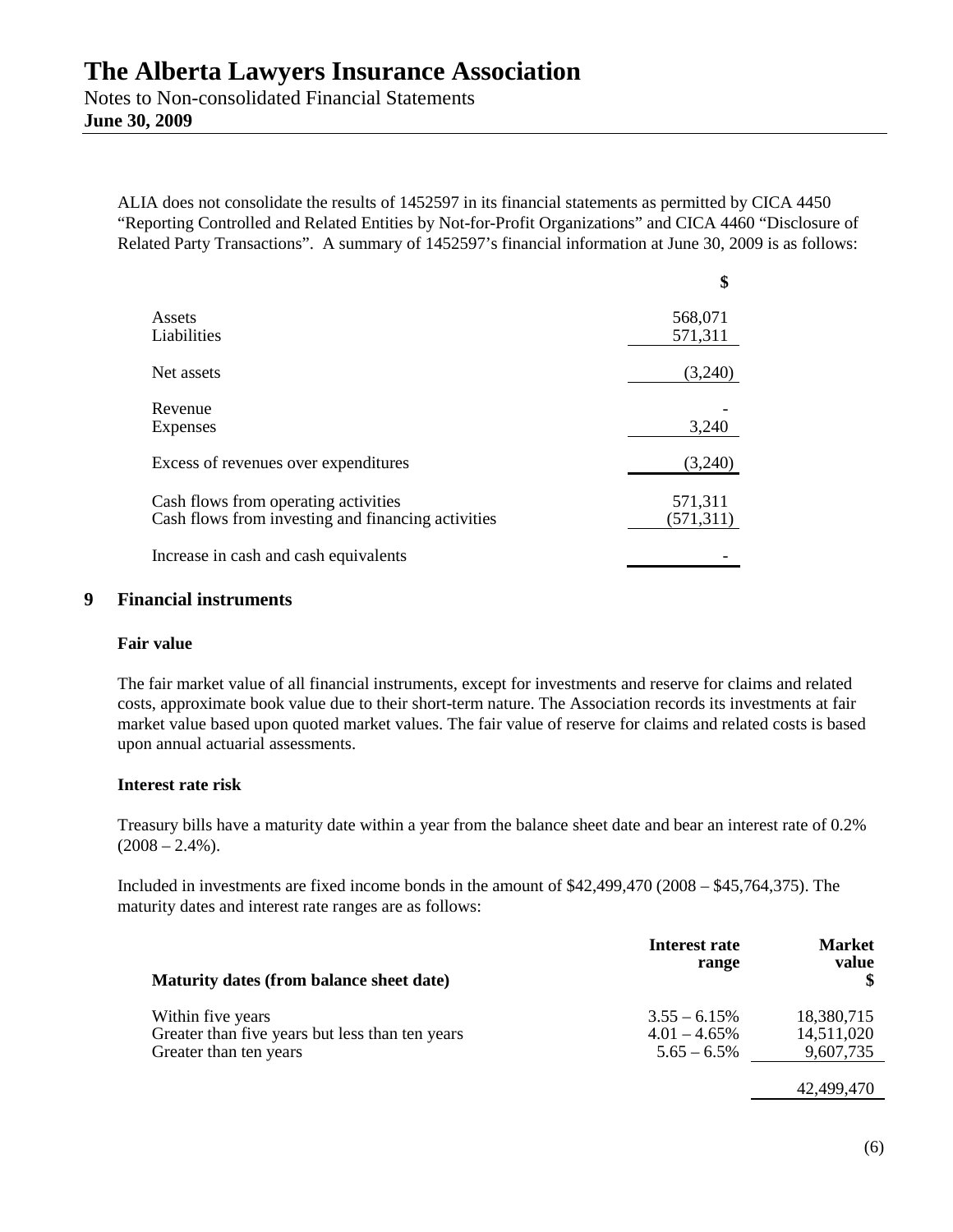The Association manages the interest rate risk on fixed income bonds through the use of an investment manager. Agreed investment parameters are in place with the external investment manager to mitigate interest rate risk.

### **Price risk**

The investments of the Association are subject to price risk because changing interest rates impact the market value of the fixed rate investments, general economic conditions affect the market value of equity investments and currency exchange rates impact the market value of the investments denominated in currencies other than the Canadian dollar. The risk is mitigated through the use of an investment manager for the long term portfolio investments and by investing other funds in short term fixed rate products with high credit ratings.

#### **Credit risk**

The Association does not believe it is exposed to significant credit risk on any of its financial assets. The Association manages credit risk by maintaining bank accounts with reputable financial institutions, only investing in securities that are liquid, highly rated, traded in active markets and its accounts receivables are small and from reputable, credit-worthy members/organizations.

#### **Currency risk**

The Association is exposed to currency risk to the extent that investments are not denominated in Canadian dollars. Refer to note 4. The Association has not entered into any foreign currency contracts to mitigate this risk.

#### **Liquidity risk**

The Association uses an investment manager for the investments it plans to hold for a long period of time. These investments are subject to liquidity risk if the Association is required to sell at a time that the market for these investments is unfavourable.

## **10 Equity in Canadian Lawyers' Insurance Association**

The Association is a subscriber to the Canadian Lawyers Insurance Association (CLIA) a reciprocal insurance exchange through which the law societies of ten provinces and territories (or their associated liability insurance entities) enter into agreements of mutual indemnification. Separate reserves are maintained by CLIA with respect to risks assumed and the Association has an interest in surpluses in these reserves. CLIA prepares annual Subscriber Accounts, as at the end of CLIA's fiscal year (December 31), which are approved by the CLIA Advisory Board. These accounts include a reserve for claims liabilities on a discounted basis. On that basis, the Subscribers Accounts of CLIA as at December 31, 2008 show the Association's equity to be approximately \$5.2 million (December 31, 2007 – \$9.4 million). The Association's equity is not reflected in these financial statements.